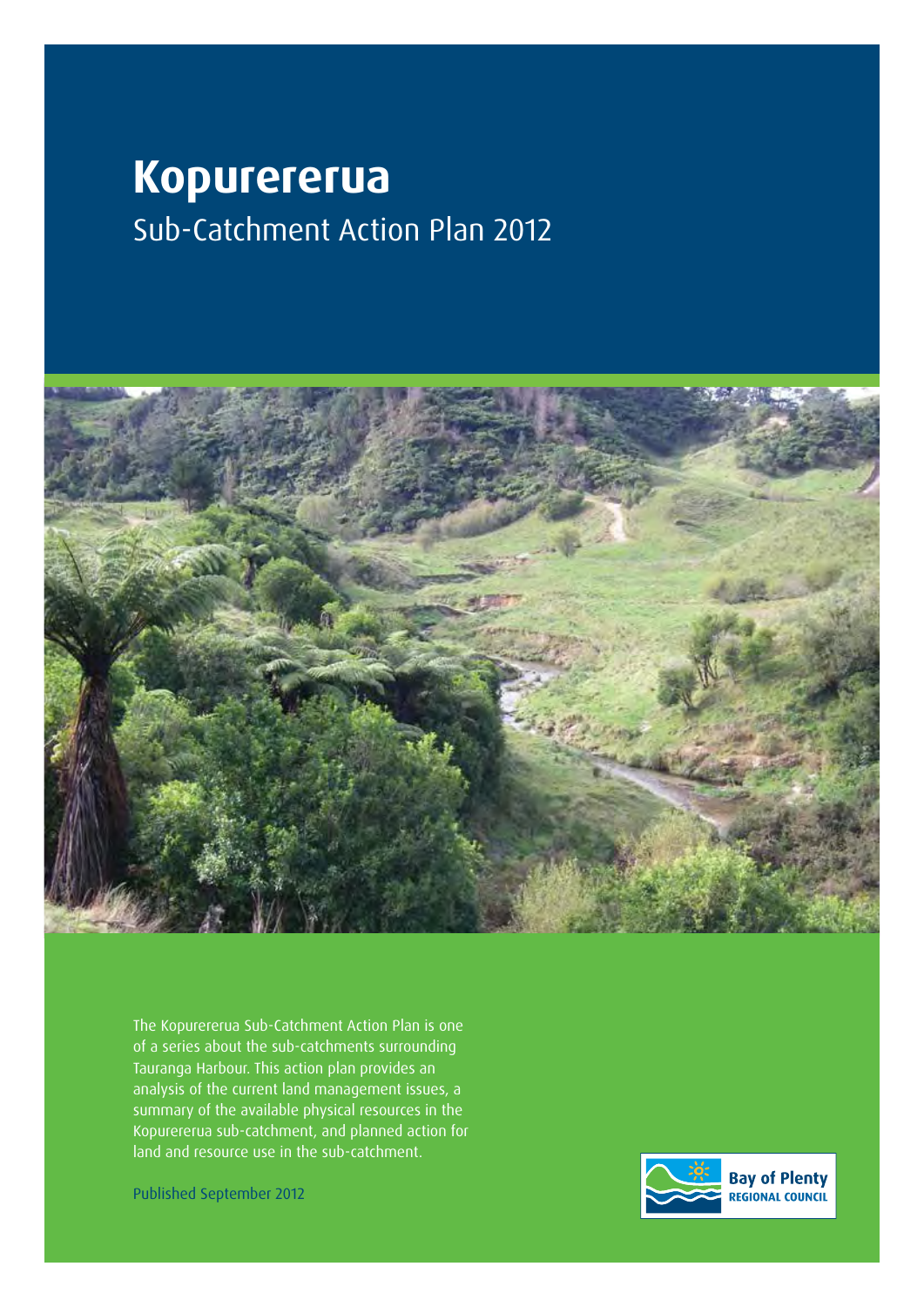## **Introduction**

The Kopurererua sub-catchment is located 13 km north-west of Tauranga City. The sub-catchment is 7404 hectares in area and flows north from the Mamaku Plateau to Tauranga Harbour, entering the harbour at the Waikareao Estuary. It is part of the Tauranga and Otanewainuku ecological districts.

The sub-catchment is about 26 km long and four km wide. It includes 300 km of stream margins (total stream length is 150 km) and eight km of harbour margin. The primary waterway in the sub-catchment is the Kopurererua Stream (29 km). There is one named tributary stream (Tautau) and numerous unnamed tributaries. The Kopurererua Stream and its tributaries are classified as aquatic ecosystem streams.

The most widely spread vegetation cover in the sub-catchment is pastoral at 41 percent of total area. There are large tracts of indigenous land cover (bush) in the upper and middle sub-catchment (41 percent), and horticultural land cover (six percent) is restricted to the mid-lower subcatchment. Exotic forest is found in the upper sub-catchment (six percent).

The geology is Te Ranga which is not known anywhere else suggesting a local volcanic pyroclastic flow eruption possibly under a lake as it was a very hot eruption but the rock is not welded. Sub-catchment soils are formed from volcanic tephra with Oropi soil series in the upper catchment and Katikati soil series in the mid to lower catchment. Both types have no significant rooting barrier, however the physical structure is poor and soils are vulnerable to erosion under poor vegetation cover or intensive land-use.



*Source: BOPRC, ESRI, i-cubed, USGS, NASA, NOA*



*Source: BOPRC, ESRI, i-cubed, USGS, NASA, NOA*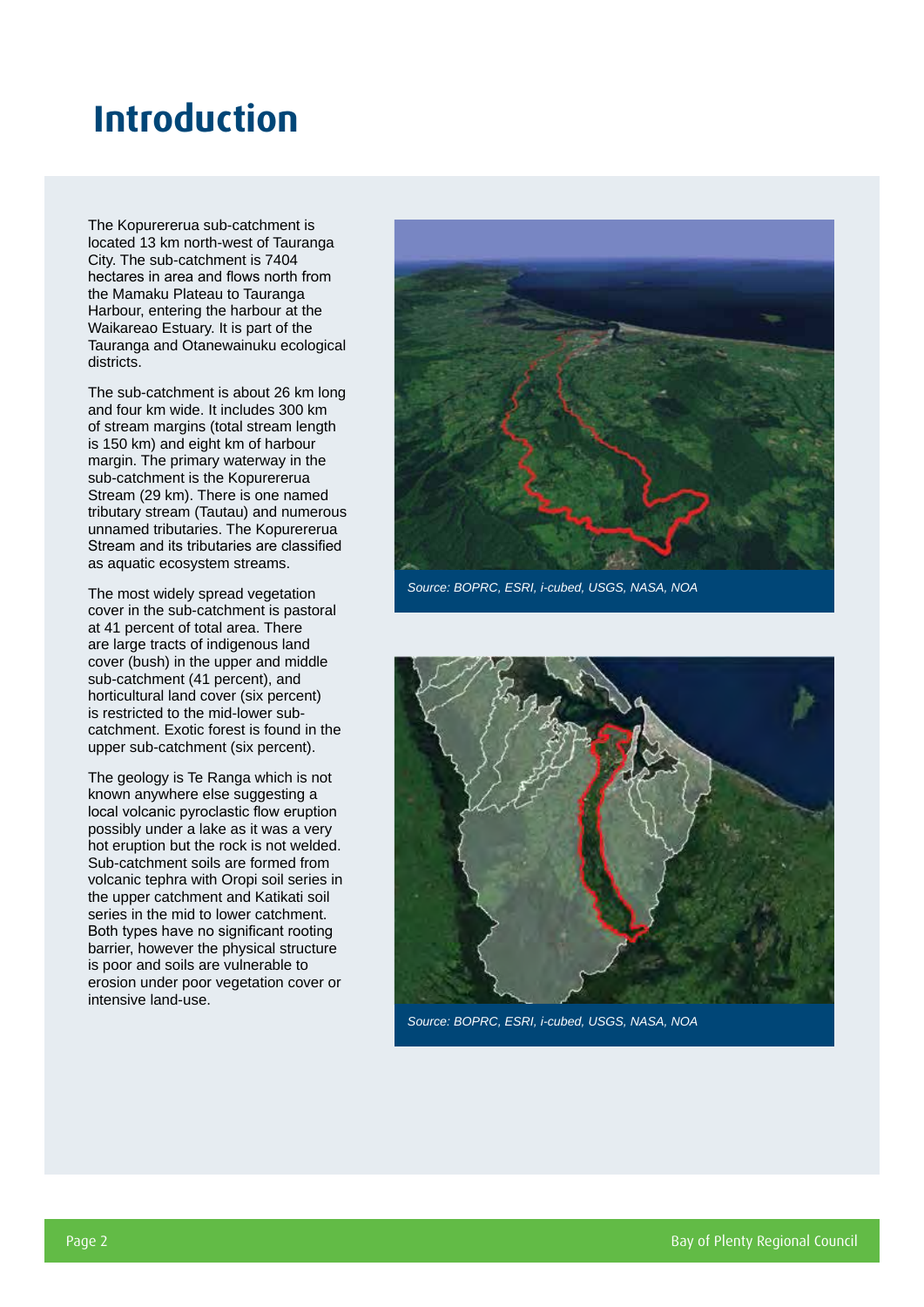# **Land management**

## What is the problem?

Soil has been and continues to be lost from the catchment at moderate to high rates, especially where steep land is subject to cattle or deer grazing, or where earthworks are not carefully managed. Soil quality has not been monitored in the Kopurererua catchment, but results from other similar Bay of Plenty sites indicate generally healthy soils, with the exception of high levels of nitrogen on sheep, beef and deer farms, and excessively high levels on dairy farms (which have increased over 300 percent in the last ten years). While positive from a production perspective, high nitrogen levels represent a risk to water quality through leaching and eutrophication. Soils on kiwifruit orchards have healthy nitrogen levels but very high and increasing levels of phosphorus. While phosphates do not leach in the same way as nitrogen, they still represent a significant risk to water quality if washed into waterways by erosion.

Livestock access to a stream or wetland, or the area immediately around them, degrades water quality by increasing nutrients, faecal matter and sediment in the waterway. Stock access can increase stream bank erosion by stock treading and damaging soil structure, and by eating and degrading vegetation on the stream bank.

Water quality may also be degraded by excess nutrients in streams from fertilisers, farm runoff and urine patch leaching. Sediment can enter waterways from major construction sites (such as subdivision and roading) and forestry at harvest time. These and other pollutants are generally unintentional by-products of activities such as farming and construction.

Water quality monitoring by the Regional Council in 2011 shows that the Kopurererua Stream failed to meet the requirements of the Ministry of Health guidelines for swimming, did not meet the median faecal coliform standard of 100 cfu/100ml for stock water supply and exceeded nutrient levels that might promote undesirable biological growth.

### What will we (Bay of Plenty Regional Council) do about it?

- Promote riparian margin fencing to exclude stock and protect water quality
- Promote and help landowners plant riparian margins to act as filters and help reduce pollutants entering streams through surface runoff
- Encourage stock stream crossings, such as bridges, to protect streams' water quality
- Support retirement of steep erodible land
- Protect existing indigenous biodiversity
- Protect existing wetlands
- Work with landowners, other agencies and other sections of Regional Council to ensure consistent land and water quality management.

#### **Current riparian margin fencing protection:**



*Stock exclusion indicates those stream margins that are fenced off or land that is currently not available for stock grazing, for example, horticulture, forestry, and native bush*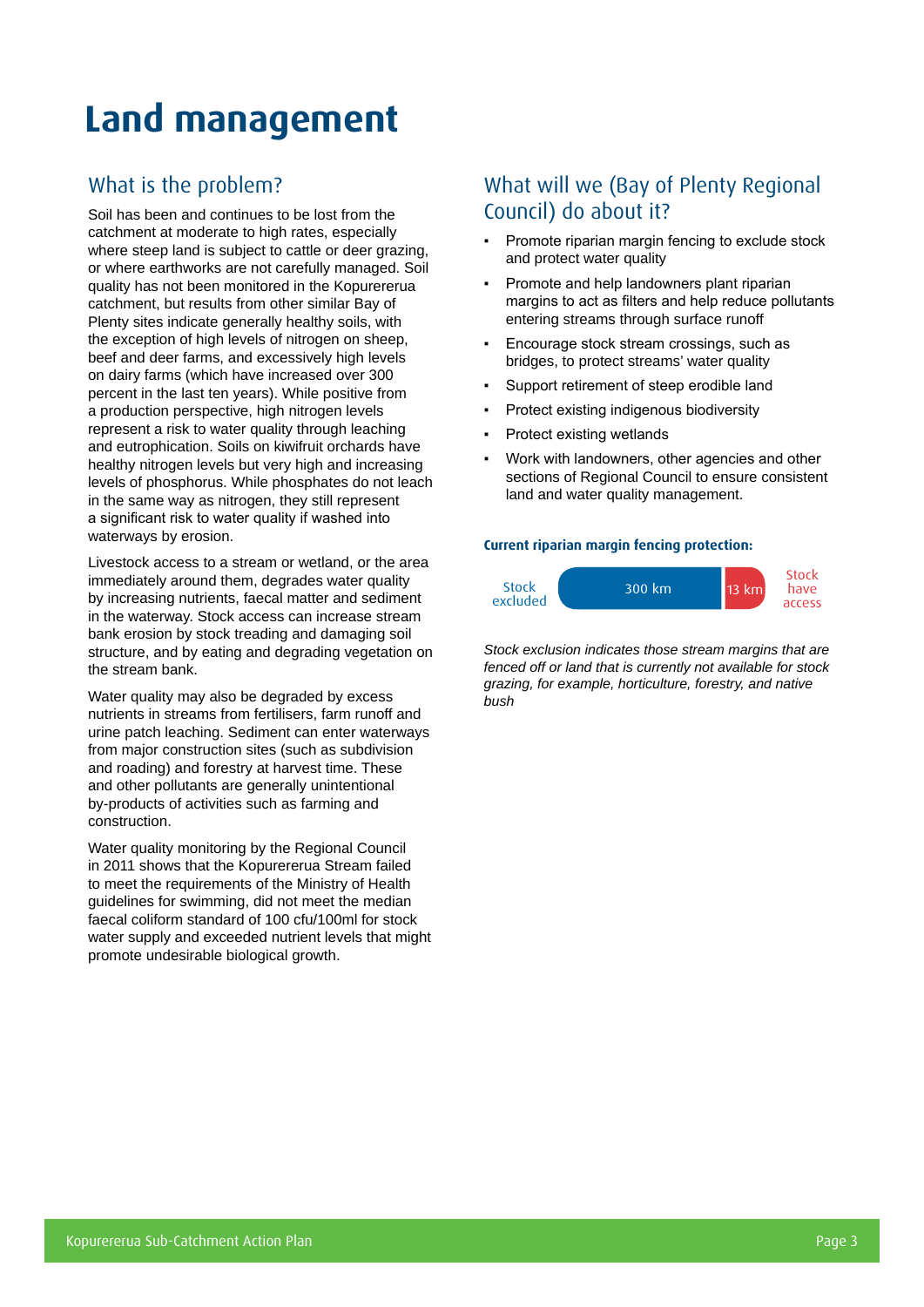## Land use capability classification in the Kopurererua sub-catchment

Sustainable land use and management is essential to ensure the Bay of Plenty maintains clean waterways, productive soils and indigenous biodiversity. How the land is used and managed can have a direct effect on its potential long-term sustainability.

The majority of land in this sub-catchment is highly productive Land Use Capability (LUC) Class 3 – undulating to rolling landscapes - found throughout the middle and lower sub-catchment. Moderately erodible LUC Class 6 and 7 lands – rolling to steep landscapes - are in the middle and upper catchment. Highly erodible LUC Class 8 – very steep gully sides is primarily in the middle catchment.





*Land use capability classification in the Kopurererua sub-catchment*

| <b>LUC Class</b>       | <b>LUC Units</b>              | Percent |
|------------------------|-------------------------------|---------|
| $\overline{2}$         | 2e 1, 2s 1                    | 2       |
| 3                      | 3e 1, 3e 2, 3e 8, 3w 1        | 31      |
| $\boldsymbol{\Lambda}$ | 4e 1, 4e 2, 4e 9              | 8       |
| 6                      | 6e 2, 6s 3, 6e 4, 6e 11, 6w 1 | 25      |
|                        | 7e 1, 7e 2                    | 5       |
| Զ                      | 8e 4, 8w 1                    | 15      |

### Erosion risk in the Kopurererua sub-catchment

A high proportion of Land Use Capability Class 6 land in the Kopurererua sub-catchment is medium-risk, erosion-prone land due to pastoral land use.





*Erosion risk in the Kopurererua sub-catchment*

| Land Use             | <b>Risk</b> | <b>Percent</b> |  |  |
|----------------------|-------------|----------------|--|--|
| <b>Pasture</b>       | Medium      | 13             |  |  |
| <b>Pasture</b>       | High        |                |  |  |
| <b>Exotic forest</b> | Medium      | 2              |  |  |
| <b>Exotic forest</b> | High        | በ 4            |  |  |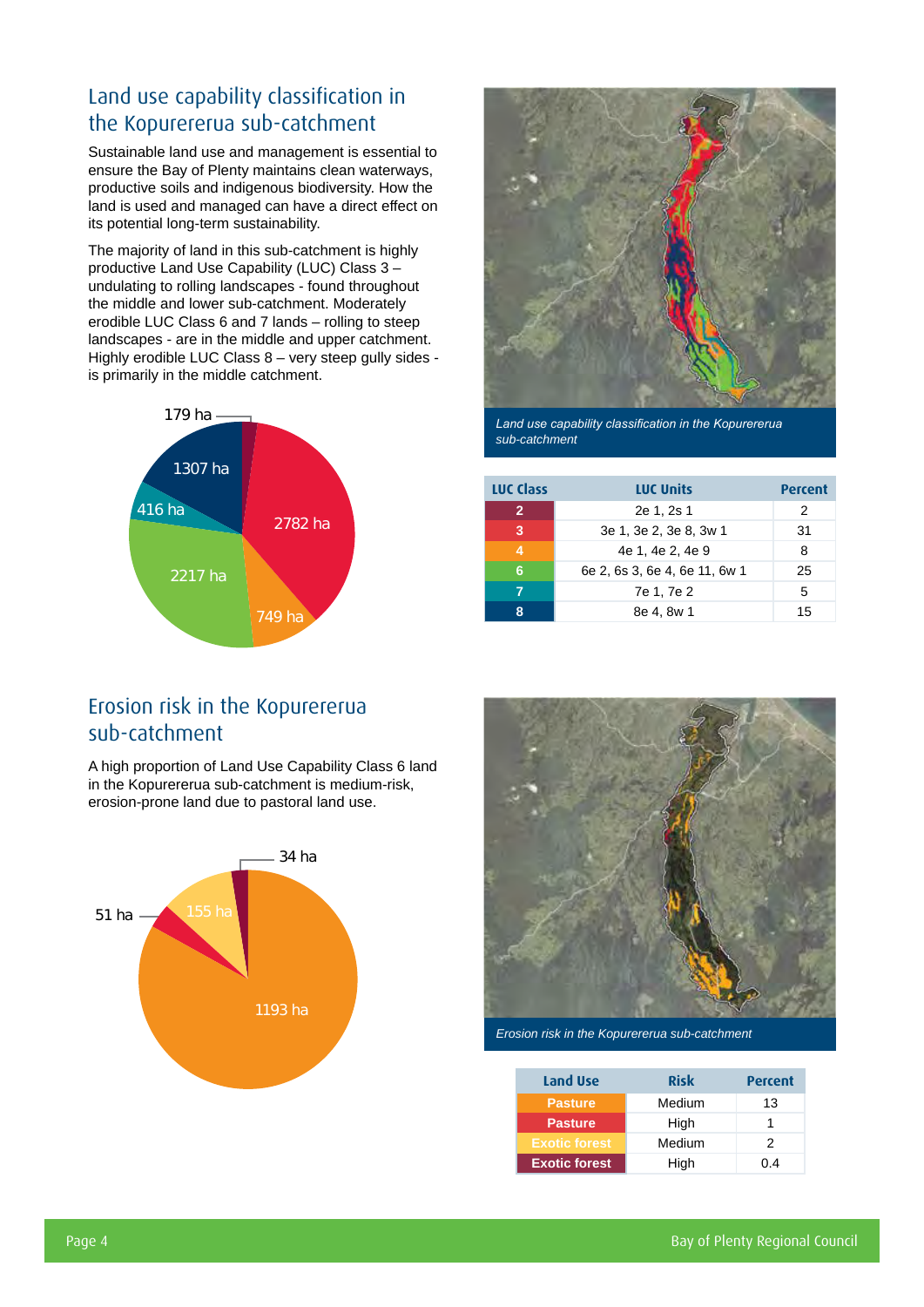## Land cover in the Kopurererua sub-catchment





## Existing protection status in the Kopurererua sub-catchment





| <b>Class</b>            | <b>Percent</b> |  |  |  |
|-------------------------|----------------|--|--|--|
| <b>DOC</b>              | 5              |  |  |  |
| <b>BOPRC Covenant</b>   | 1              |  |  |  |
| <b>Māori</b>            | 0.1            |  |  |  |
| QEII                    | 1              |  |  |  |
| <b>District Reserve</b> | 4              |  |  |  |
| <b>WBOPDC Covenant</b>  | 2              |  |  |  |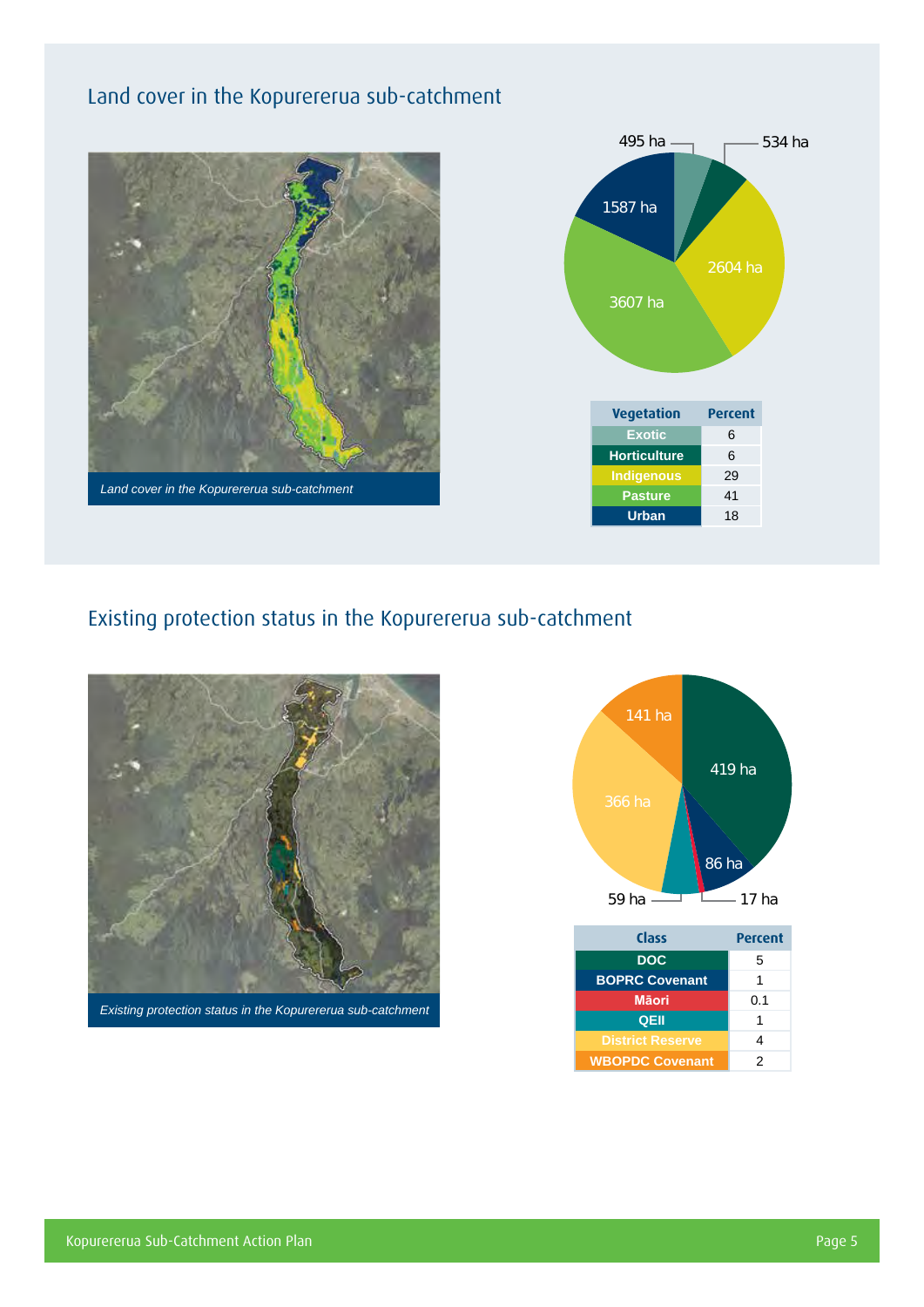## **Land management survey 2011**

### Field work

In developing the Kopurererua Sub-Catchment Action Plan, Bay of Plenty Regional Council undertook field surveys of 26 properties in the catchment area in December 2011 and February 2012. The properties surveyed covered 23 percent of the catchment. Priority was given to large pastoral blocks that had waterways flowing through them or along their boundary. Areas with formal protection were not surveyed as they already had action plans in place. Field work included an assessment of land use, stream margins, erosion features and biodiversity features.

The table summarises the field work:

| Land use                        | Type and rationale<br>Land Use Capability classification based on<br>physical resources                                                                                                                 |
|---------------------------------|---------------------------------------------------------------------------------------------------------------------------------------------------------------------------------------------------------|
| <b>Stream</b><br>margins        | Protection measures (if any)<br>General condition and upkeep<br>٠<br>Estimated length (both protected and<br>unprotected)<br>GPS track of any stream channels not<br>н.<br>evident in GIS database maps |
| <b>Erosion</b><br>features      | Estimated size and trend direction<br>Photographs and GPS points (either at<br>٠<br>feature or where the photo was taken)                                                                               |
| <b>Biodiversity</b><br>features | Estimated extent of land area covered<br>and the type of vegetation (e.g. native,<br>introduced species)                                                                                                |

### Land owner feedback

Bay of Plenty Regional Council, NZ Landcare Trust and Department of Conservation met with land owners on 21 July 2011 to gather their concerns, challenges and priorities. The land management issues raised included:

#### **Priority 1 – Pest Control**

- Eradication of unwanted pests to promote native species, especially within bush and bush boundaries.
- Simple pest control methods that can be adopted by the public, particularly the introduction and use of new technologies.

#### **Priority 2 –** Information Transfer

- Catchment coordination to identify and support the community to engage in community projects.
- Council advice and support to control those practices which cause erosion.
- There is a lack of understanding on council regulations for land activities.
- Community motivation and engagement to promote the community to take ownership of the challenges and become more involved in their catchment.

#### **Priority 3 –** Water Quality

- A decreasing trend of contamination and e-coli so the water can be drinkable and available for domestic use.
- Effective run-off control is required with better monitoring to identify the source of sediment and to provide clear facts on the issue.

#### **Priority 4 - Economic Viability**

Economic business sustainability is to be maintained in the catchment.

#### **Priority 5 – Lead by example**

The local authorities and government agencies should practice good land management on their own land, including mitigation action to reduce flooding for landowners and road users.

### Iwi/hapū feedback

Representatives of hapū within the Kopurererua catchment rohe shared their main concerns, challenges and priorities regarding the natural environment of this area.

- The hapū and their iwi support any initiatives which result in improved water quality particularly with regard to the importance of using the streams and harbour for kaimoana gathering, including Patiki and Titiko, and swimming and playing.
- Most ancestral lands have been lost it is important to tangata whenua that Regional Council supports the owners of Māori land to improve water quality and biodiversity.
- It is important that remaining native bush is protected and restored.
- It is a high priority to the iwi/hapū to protect culturally significant sites in the catchment.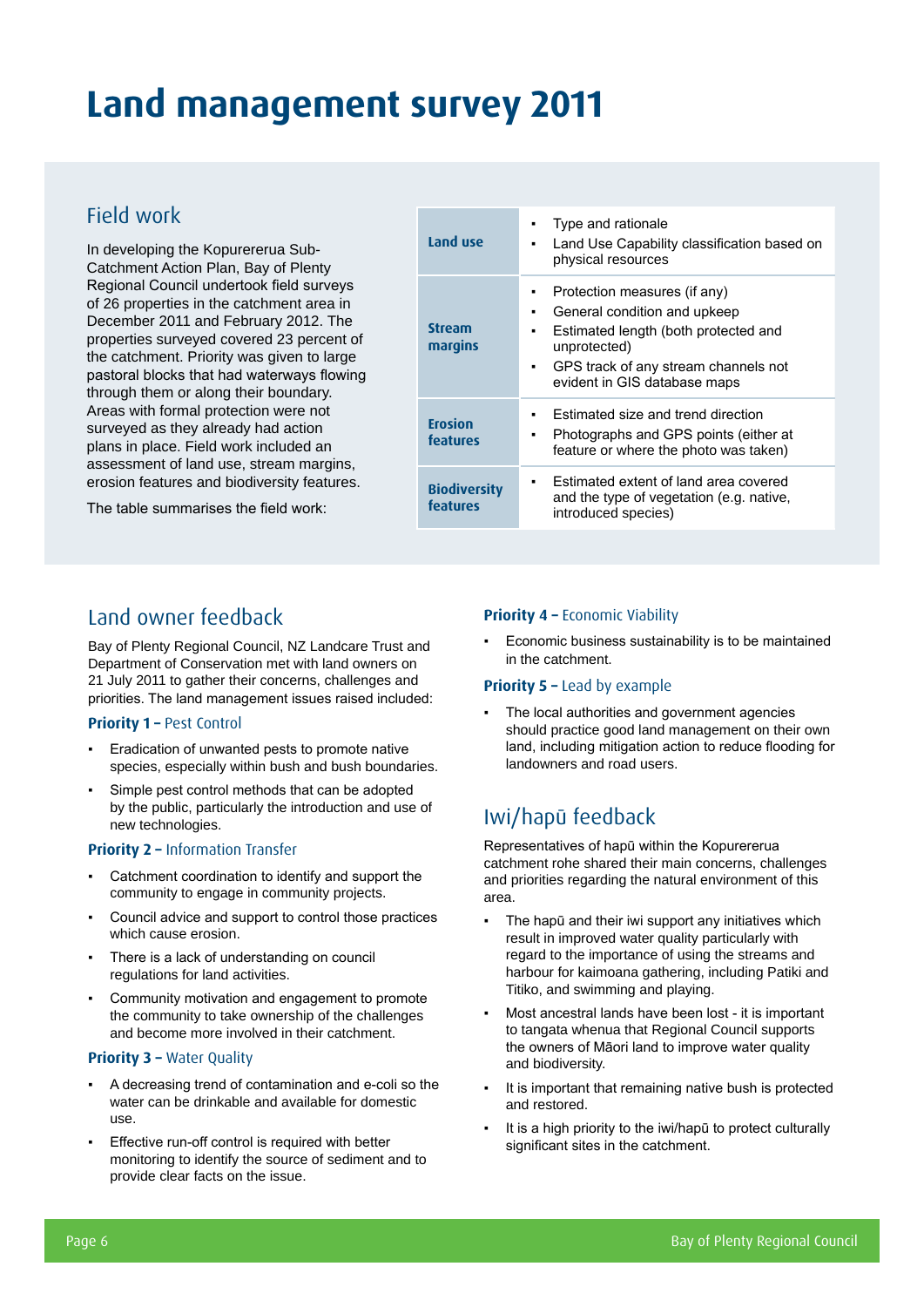- There were a range of opinions on whether traditional walking routes should be open for public use.
- Build capacity for young Māori to learn about/work in the resource management field within their rohe.
- Protect the Mauri of the streams and lands within the catchment by way of kaitiaki.
- Monitor restoration activities such as riparian fencing and planting to reduce sedimentation and increase water quality; and
- On-going communication between regional council and iwi/hapū. Share monitoring results and proposed restoration initiatives with iwi/hapū and work with iwi/hapū to restore their lands where possible.

## **Actions**

Three main land management issues were identified, common to the surveyed properties, in the Kopurererua subcatchment. These are set out below, with actions proposed to maintain and improve riparian protection, reduce erosion and unsuitable land use and reduce biodiversity loss within the catchment area, and who can help implement the actions.

## Land management issues and solutions

| <b>Actions</b>                                                                                                                                                                                                                                                                                                                                                                                                                                                                                                                                                                                                                                                                             | <b>Milestones</b>                                                                                                                                                   | Who is involved?                                                                                                                                                                                                                                                                                                    |  |  |
|--------------------------------------------------------------------------------------------------------------------------------------------------------------------------------------------------------------------------------------------------------------------------------------------------------------------------------------------------------------------------------------------------------------------------------------------------------------------------------------------------------------------------------------------------------------------------------------------------------------------------------------------------------------------------------------------|---------------------------------------------------------------------------------------------------------------------------------------------------------------------|---------------------------------------------------------------------------------------------------------------------------------------------------------------------------------------------------------------------------------------------------------------------------------------------------------------------|--|--|
| <b>Improving riparian protection</b><br>Work with landowners to apply sustainable land use methods and practices<br>to maintain and/or repair streambanks and to improve water quality.<br>Remove all stock access to streams, fence remaining 13 km and start<br>planting riparian margins to eliminate the effects of livestock, polluted water<br>runoff and erosion.<br>Begin stream margin remedial works such as bank re-contouring, riparian<br>planting and engineering works - using relevant legislation relating to<br>riparian management.<br>Identify site-specific solutions.<br>$\blacksquare$                                                                              | 1.3 km of new<br>riparian fencing<br>per year                                                                                                                       | Bay of Plenty<br><b>Regional Council</b><br>Landowners<br>Western Bay of<br><b>Plenty District</b><br>Council<br>NZ Landcare<br>$\blacksquare$<br>Trust working with<br>community care<br>groups                                                                                                                    |  |  |
| <b>Improve erosion control and appropriate land use practices</b><br>Apply property level management plans to LUC class 6 & 7 pastoral and<br>forestry land that has been identified as eroding or at risk of eroding.<br>Promote the need for land use change on LUC class 7 pastoral land -<br>٠<br>advocate land retirement, forestry and suitable stock regimes.<br>Work with landowners to apply soil and water conservation methods and<br>good land management practice to maintain and/or repair landscapes.<br>Increase the awareness of cattle and deer at high stocking rates on<br>٠<br>steeper slopes.<br>Ensure that landowners apply appropriate land management practices. | 20 properties<br>with 'at risk'<br>land have<br>management<br>plans by 2022                                                                                         | Bay of Plenty<br>$\blacksquare$<br>Regional Council<br>Landowners<br>Western Bay of<br><b>Plenty District</b><br>Council<br>Department of<br>Conservation<br>NZ Landcare<br>$\blacksquare$<br>Trust working with<br>community care<br>groups                                                                        |  |  |
| <b>Improve biodiversity protection and enhancement</b><br>Advocate further covenanted areas within the sub-catchment<br>Continue tree planting on private land with native or non-invasive exotic<br>species.<br>Liaise with Waikato Regional Council and Department of Conservation<br>$\blacksquare$<br>on coordinating management of the Kaimai Mamaku Range and its<br>catchments as part of the Kaimai Catchments Project.<br>Work with landowners and community groups to protect identified<br>$\blacksquare$<br>biodiversity areas in the sub-catchment by establishing native plant<br>populations and controlling nuisance populations of pest plants and<br>animals.            | By 2022 an<br>additional 31<br>sites, including<br>the High Value<br>Ecological<br>Value site, are<br>managed for<br>biodiversity<br>protection and<br>enhancement. | Bay of Plenty<br>$\blacksquare$<br>Regional Council<br>Landowners<br>$\blacksquare$<br>Western Bay of<br><b>Plenty District</b><br>Council<br>Department of<br>$\blacksquare$<br>Conservation<br><b>Community Care</b><br>$\blacksquare$<br>Groups<br>NZ Landcare<br>Trust working with<br>community care<br>groups |  |  |